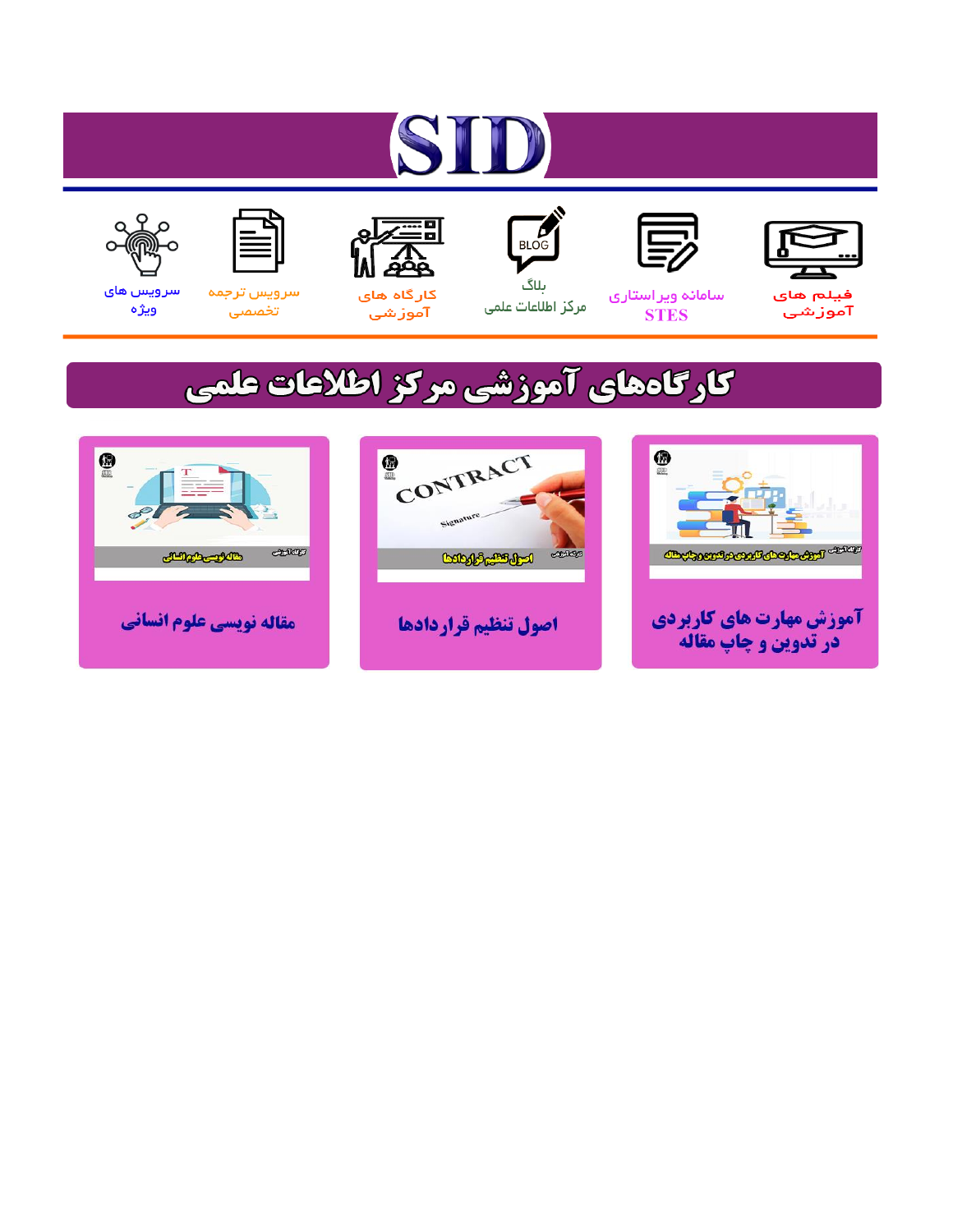

### **Evaluation of Mycelium Growth Rate and Yield of White Button Mushroom Isolates (***Agaricus bisporus)* **in Iran**

#### **M. J. Ahmadi Laheejani<sup>1</sup> - M. Farsi2\*** Received: 02-03-2015 Accepted: 01-10-2016

**Introduction:** Among edible mushrooms, white button mushroom is the most cultivated one around the world. Mono-spores diversity in terms of growth rate, colony type, yield and etc. is used for intra strain genetic improvement. High yielding isolates with filamentous mycelium type are screened and used for spawn production (Farsi and Gordan, 2002). Success in mushroom production largely depends on the quality of spawn produced in sterile conditions (Sanchez, 2010). Farsi and Gordan, (2004) reported that colony shape and mycelium growth type are very important factors in screening isolates in terms of mycelium growth rate and yield. To screen isolates based on their mycelium growth, solid media are among the most suitable ones (Griffin, 1994). In a study conducted to evaluate mycelium growth rate of six *Morchella* species on different media, PDA and MEA were known as the best ones (Kalmis and Kalyoncu, 2008). The present study was conducted in order to evaluate mycelium growth rate and yield of white button mushroom isolates in solid medium, spawn and compost media.

**Materials and Methods:** Eighteen isolates of white button mushroom were compared on PDA (Potato Dextrose Agar), CYM (Complete Yeast Medium), spawn and compost media based on mycelium growth rate, type and class growth and yield at the mushroom research center of Faculty of Agriculture, Ferdowsi University of Mashhad, in 2014. A piece of mycelium of each isolate was placed in the center of each petri dish and was kept in 23±1°C, and the radial growth rate of mycelium was measured as two perpendicular diameters in three consecutive weeks. Mycelium growth rate on spawn and compost media was measured based on the percentage of surface coverage during the 15 consecutive days. Yield of each isolate was measured by daily harvesting of mushrooms during 35 days of experiment. Analysis of variance and means comparison of the variables were carried out using SAS software. Means analysis was performed using LSD test at 5% significance level.

Farsi and Gordan, 2002). Success in mushroom production largely depends on the questies<br>is sterile conditions (Sanchez, 2010). Farsi and Gordan, (2004) reported that colowin type are very important factors in screening iso **Results and Discussion**: There were significant differences among isolates based on mycelium growth rate and yield. In PDA medium, 2200 isolate showed the fastest mycelium growth rate with 1.9 mm.day<sup>-1</sup> and final colony diameter of 8.1 cm. were This isolate also showed the fastest mycelium growth rate on CYM medium and covering the spawn and compost media surfaces, and produced the highest yield along with A15a isolate (A15a and 2200 with 22.1 and 19.4 kg.m<sup>2</sup>, respectively). Magnum d with mycelium growth rate of 0.7 mm.day<sup>1</sup> and final colony diameter of 3.1 cm showed the slowest mycelium growth rate. On average, 75% of isolates were grouped in slow mycelium growth rate class and 25% were placed in fast mycelium growth rate class. Isolates A15a, 2200, A15, M7219 and F64d showed fast mycelium growth rate. All of the isolates showed filamentous mycelium growth type and no abnormal mycelium growth type was observed. Isolate A15a with 50% coverage of compost surface during the first 5 days and 90% during the 15 days showed the fastest mycelium growth rate on this medium, followed by isolates F64d, 2200 and A15a. Normal mycelium growth rate on compost medium varied from 6-8 to sometimes 10-12 mm.day<sup>-1</sup> (Farsi and Pooyanfar, 2011). There was a high positive correlation between mycelium growth rate and the yield component, so that isolates with faster mycelium growth rate produced higher yield. Farsi and Gordan, (2001) also reported significant positive correlation between filamentous mycelium type and yield, so that isolates with filamentous mycelium growth type and high mycelium growth rate produced higher yield. Faster mycelium growth rate is considered as a desire characteristic in mushroom cultivation due to the reduction of contamination risk of other micro-organisms (Oie, 2003).

**Conclusion:** There was a high significant difference among white button mushroom isolates in terms of mycelium growth rate and yield. Isolates with faster mycelium growth rate on solid medium produced higher yield. A high positive correlation was observed between mycelium growth rate on CYM and compost media, so

 $\overline{a}$ 

<sup>1</sup> and 2- Ph.D. Student of Agronomy and Professor of Plant Biotechnology, Faculty of Agriculture, Ferdowsi University of Mashhad

<sup>(\*-</sup> Corresponding Author Email: mohfarsi@yahoo.com)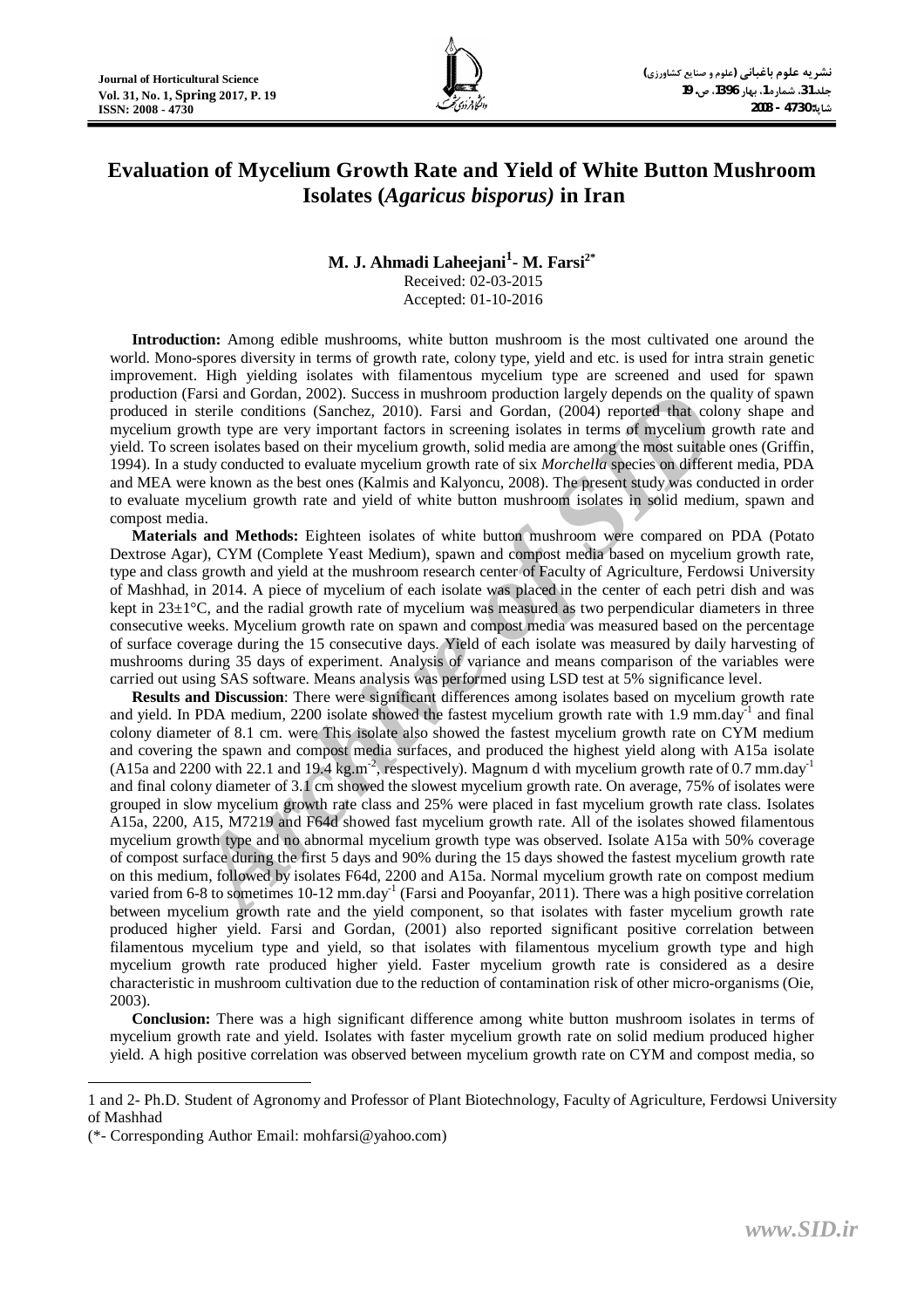#### **20** Journal of Horticultural Science Vol. 31, No. 1, Spring 2017

it could be used as an appropriate medium for comparison of mycelium growth rate *in vitro*. As comparison of strain yield is time consuming and difficult, screening based on their growth rate on CYM is recommended.

**Keywords**: Colony diameter, Mycelium growth type, Mycelium growth class, Spawn

**Archive of SID**